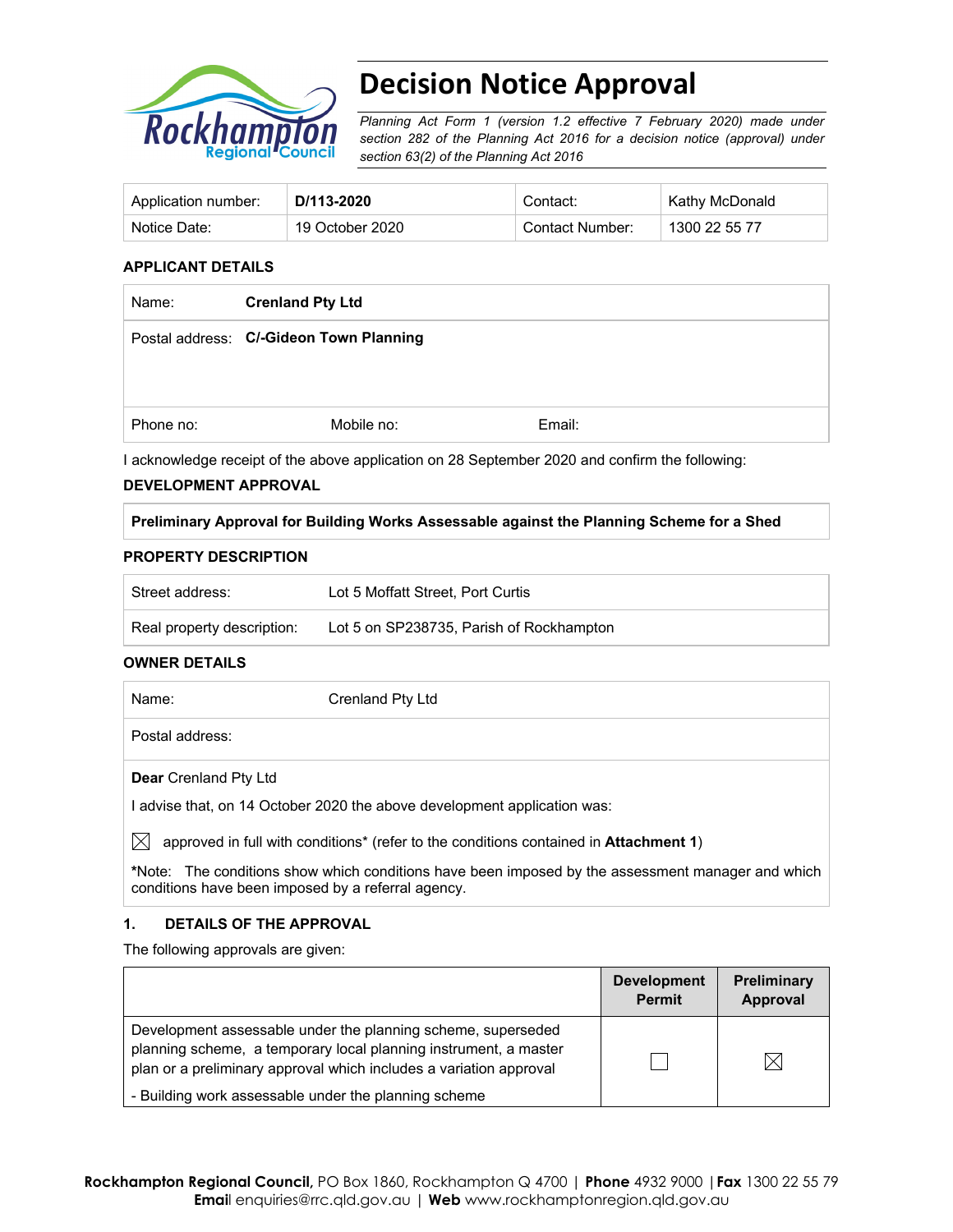## **2. CONDITIONS**

This approval is subject to the conditions in Attachment 1.

### **3. FURTHER DEVELOPMENT PERMITS REQUIRED**

Please be advised that the following development permits are required to be obtained before the development can be carried out:

| Type of development permit required | Subject of the required development permit |
|-------------------------------------|--------------------------------------------|
| Building Works                      |                                            |

# **4. REFERRAL AGENCIES NIL**

## **5. THE APPROVED PLANS**

**The approved development must be completed and maintained generally in accordance with the approved drawings and documents:** 

| Drawing/report title              | Prepared by                          | Date              | Reference<br>number | Rev            |
|-----------------------------------|--------------------------------------|-------------------|---------------------|----------------|
| <b>Technical Memorandum</b>       | McMurtrie<br>Consulting<br>Engineers | 21 September 2020 | 029-20-21           | $\blacksquare$ |
| <b>Proposed Shed</b><br>Site Plan | -                                    | 28 September 2020 |                     |                |

## **6. CURRENCY PERIOD FOR THE APPROVAL (s.85 of the** *Planning Act***)**

The standard currency periods stated in section 85 of *Planning Act 2016* apply to each aspect of development in this approval, if not stated in the conditions of approval attached.

## **7. STATEMENT OF REASONS**

| Description of the<br>development               | The proposed development is for Building Works Assessable against the<br>Planning Scheme for a Shed                                                                                                                                                                                                                                                             |  |  |
|-------------------------------------------------|-----------------------------------------------------------------------------------------------------------------------------------------------------------------------------------------------------------------------------------------------------------------------------------------------------------------------------------------------------------------|--|--|
| <b>Reasons for Decision</b>                     | The development does not increase likelihood or consequences of<br>a)<br>flood damage, either on-site or to any other property or infrastructure;                                                                                                                                                                                                               |  |  |
|                                                 | Assessment of the development against the relevant zone purpose,<br>b)<br>planning scheme codes and planning scheme policies demonstrates<br>that the proposed development will not cause significant adverse<br>impacts on the surrounding natural environment, built environment and<br>infrastructure, community facilities, or local character and amenity; |  |  |
|                                                 | The proposed development does not compromise the relevant State<br>C)<br>Planning Policy; and                                                                                                                                                                                                                                                                   |  |  |
|                                                 | On balance, the application should be approved because the<br>d)<br>circumstances favour Council exercising its discretion to approve the<br>application even though the development does not comply with an<br>aspect of the assessment benchmarks.                                                                                                            |  |  |
| <b>Assessment Benchmarks</b>                    | proposed development was assessed against the<br>The<br>following<br>assessment benchmarks:<br>Flood Hazard Overlay Code                                                                                                                                                                                                                                        |  |  |
| <b>Compliance with</b><br>assessment benchmarks | The development was assessed against all of the assessment benchmarks<br>listed above and complies with all of these with the exception listed below.                                                                                                                                                                                                           |  |  |
|                                                 | <b>Assessment</b><br>for the approval<br>despite<br><b>Reasons</b><br>non-<br><b>Benchmark</b><br>compliance with benchmark                                                                                                                                                                                                                                     |  |  |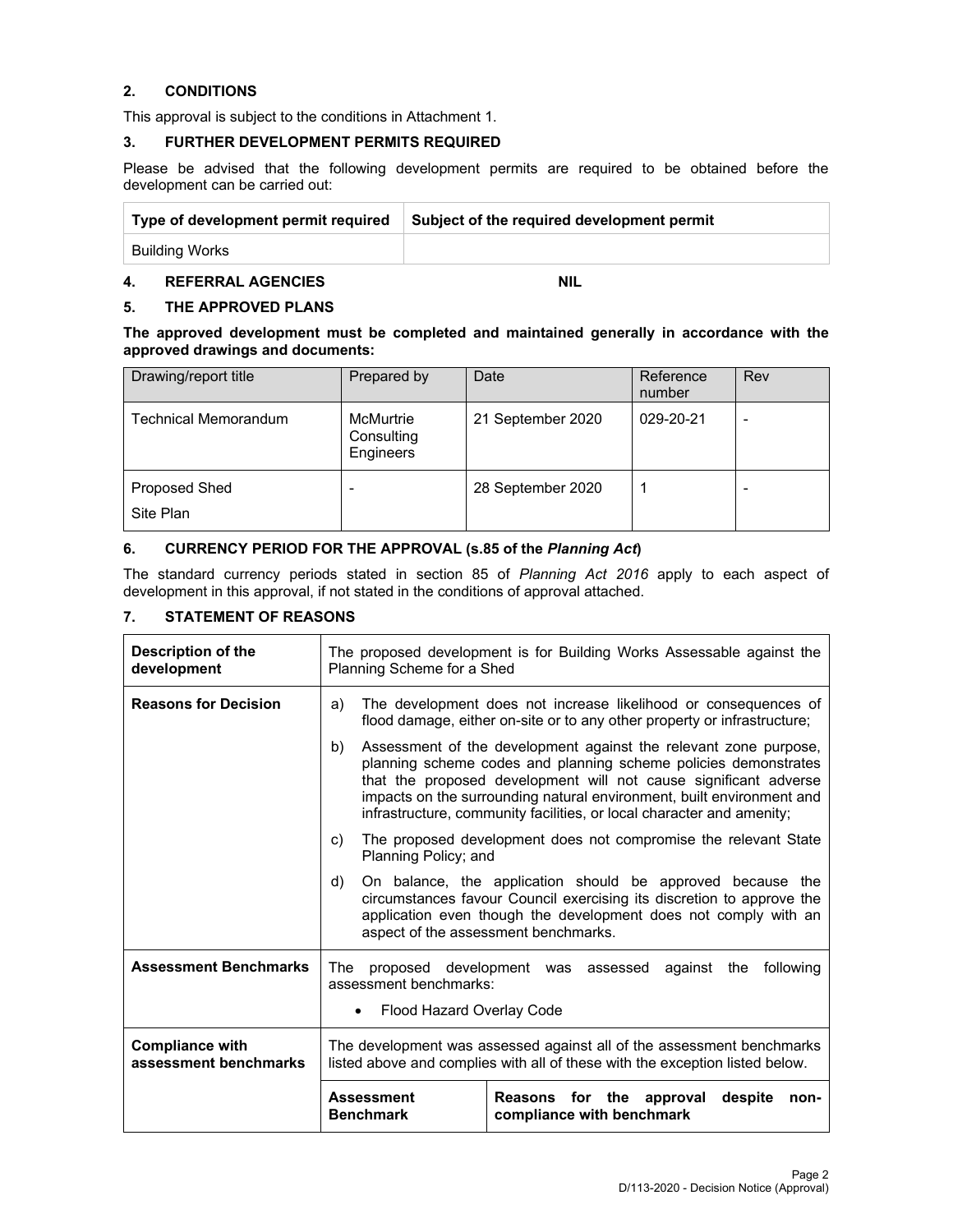|                                            | Flood Hazard Overlay<br>Code<br>(PO4) | The proposed shed will be a non-habitable<br>structure used for the purpose of storage<br>associated with the existing rural use on the site.<br>The doors of the shed will be kept open during a<br>flood event, ensuring there is no loss of flood<br>storage or alteration to the flow characteristics of<br>the floodplain. |
|--------------------------------------------|---------------------------------------|---------------------------------------------------------------------------------------------------------------------------------------------------------------------------------------------------------------------------------------------------------------------------------------------------------------------------------|
|                                            |                                       | Therefore, the proposal will not increase the risk<br>to people or property and is considered to achieve<br>the performance outcome.                                                                                                                                                                                            |
| <b>Matters prescribed by</b><br>regulation |                                       | The State Planning Policy - Part E:<br>The Central Queensland Regional Plan;                                                                                                                                                                                                                                                    |
|                                            |                                       | The Rockhampton Region Planning Scheme 2015; and                                                                                                                                                                                                                                                                                |
|                                            | application.                          | The common material, being the material submitted with the                                                                                                                                                                                                                                                                      |

## **8. APPEAL RIGHTS**

The rights of an applicant to appeal to a tribunal or the Planning and Environment Court against a decision about a development application are set out in chapter 6, part 1 of the *Planning Act 2016*. There may also be a right to make an application for a declaration by a tribunal (see chapter 6, part 2 of the *Planning Act 2016).*

## *Appeal by an applicant*

An applicant for a development application may appeal to the Planning and Environment Court against the following:

- the refusal of all or part of the development application
- a provision of the development approval
- the decision to give a preliminary approval when a development permit was applied for
- a deemed refusal of the development application.

An applicant may also have a right to appeal to the Development tribunal. For more information, see schedule 1 of the *Planning Act 2016*.

The timeframes for starting an appeal in the Planning and Environment Court are set out in section 229 of the *Planning Act 2016*.

**Attachment 2** is an extract from the *Planning Act 2016* that sets out the applicant's appeal rights and the appeal rights of a submitter.

## **9. WHEN THE DEVELOPMENT APPROVAL TAKES EFFECT**

This development approval takes effect:

From the time the decision notice is given  $-$  if there is no submitter and the applicant does not appeal the decision to the court.

Or

When the submitter's appeal period ends  $-$  if there is a submitter and the applicant does not appeal the decision to the court.

Or

Subject to the decision of the court, when the appeal is finally decided  $-$  if an appeal is made to the court.

## **10. ASSESSMENT MANAGER**

| Name: | Tarnya Fitzgibbon<br><b>COORDINATOR</b> | Signature: | Date: 19 October 2020 |
|-------|-----------------------------------------|------------|-----------------------|
|       | <b>DEVELOPMENT ASSESSMENT</b>           |            |                       |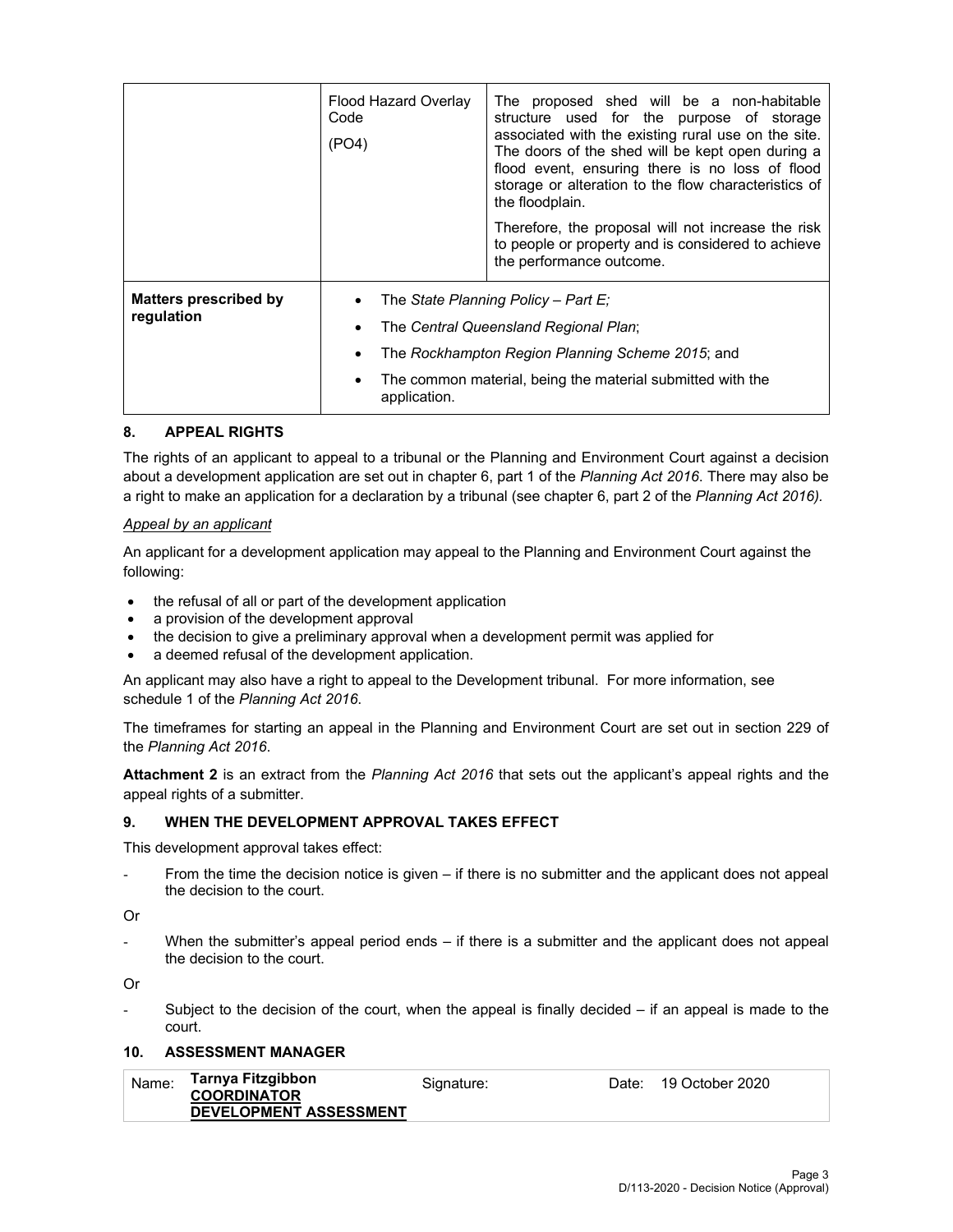### **Attachment 1 – Conditions of the approval**

*Part 1* **–** *Conditions imposed by the assessment manager [Note: where a condition is imposed about infrastructure under Chapter 4 of the Planning Act 2016, the relevant provision of the Act under which this condition was imposed must be specified.]*

### **Attachment 2—Extract on appeal rights**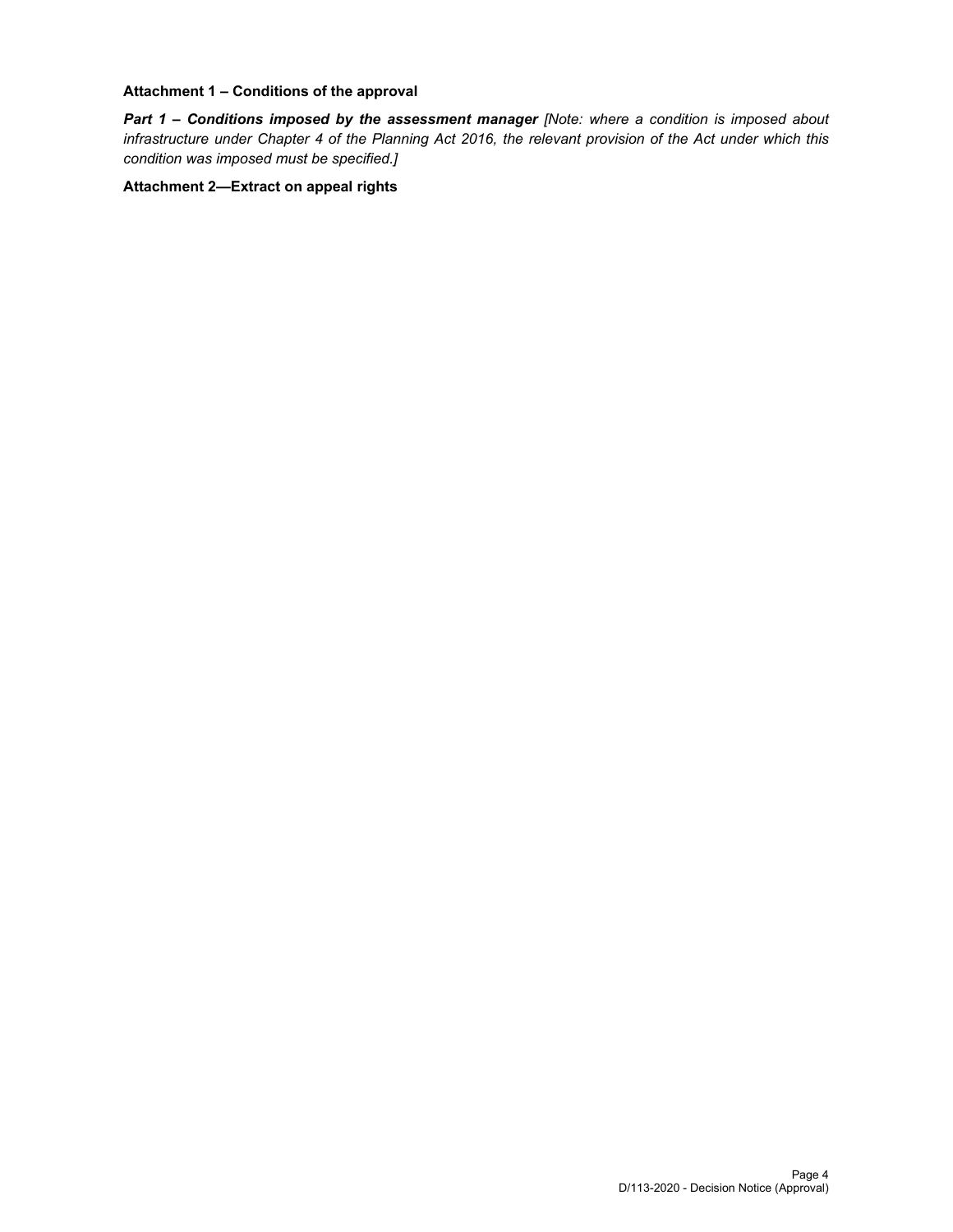

# **Attachment 1 – Part 1 Rockhampton Regional Council Conditions**

*Planning Act 2016* 

- 1.0 ADMINISTRATION
- 1.1 The Developer and their employee, agent, contractor or invitee is responsible for ensuring compliance with the conditions of this development approval.
- 1.2 Where these Conditions refer to "Council" in relation to requiring Council to approve or to be satisfied as to any matter, or conferring on the Council a function, power or discretion, that role may be fulfilled in whole or in part by a delegate appointed for that purpose by the Council.
- 1.3 All conditions, works, or requirements of this development approval must be undertaken, completed, and be accompanied by a Compliance Certificate for any operational works required by this development approval:
	- 1.3.1 to Council's satisfaction;
	- 1.3.2 at no cost to Council; and
	- 1.3.3 prior to the issue of the Certificate of Classification for the Building Works,

unless otherwise stated.

- 1.4 The following further Development Permits must be obtained prior to the commencement of any works associated with their purposes:
	- 1.4.1 Building Works.
- 1.5 All works must be designed, constructed and maintained in accordance with the relevant Council policies, guidelines and standards, unless otherwise stated.
- 1.6 All engineering drawings/specifications, design and construction works must be in accordance with the requirements of the relevant *Australian Standards* and must be approved, supervised and certified by a Registered Professional Engineer of Queensland.
- 2.0 APPROVED PLANS AND DOCUMENTS
- 2.1 The approved development must be completed and maintained generally in accordance with the approved plans and documents, except where amended by any condition of this development approval:

| Drawing/report title              | Prepared by                          | Date              | Reference<br>number | Rev |
|-----------------------------------|--------------------------------------|-------------------|---------------------|-----|
| Technical<br>Memorandum           | McMurtrie<br>Consulting<br>Engineers | 21 September 2020 | 029-20-21           |     |
| <b>Proposed Shed</b><br>Site Plan | $\overline{\phantom{0}}$             | 28 September 2020 |                     |     |

- 2.2 Where there is any conflict between the conditions of this development approval and the details shown on the approved plans and documents, the conditions of this development approval must prevail.
- 2.3 Where conditions require the above plans or documents to be amended, the revised document(s) must be submitted for approval by Council prior to the submission of an application for a Development Permit for Building Works.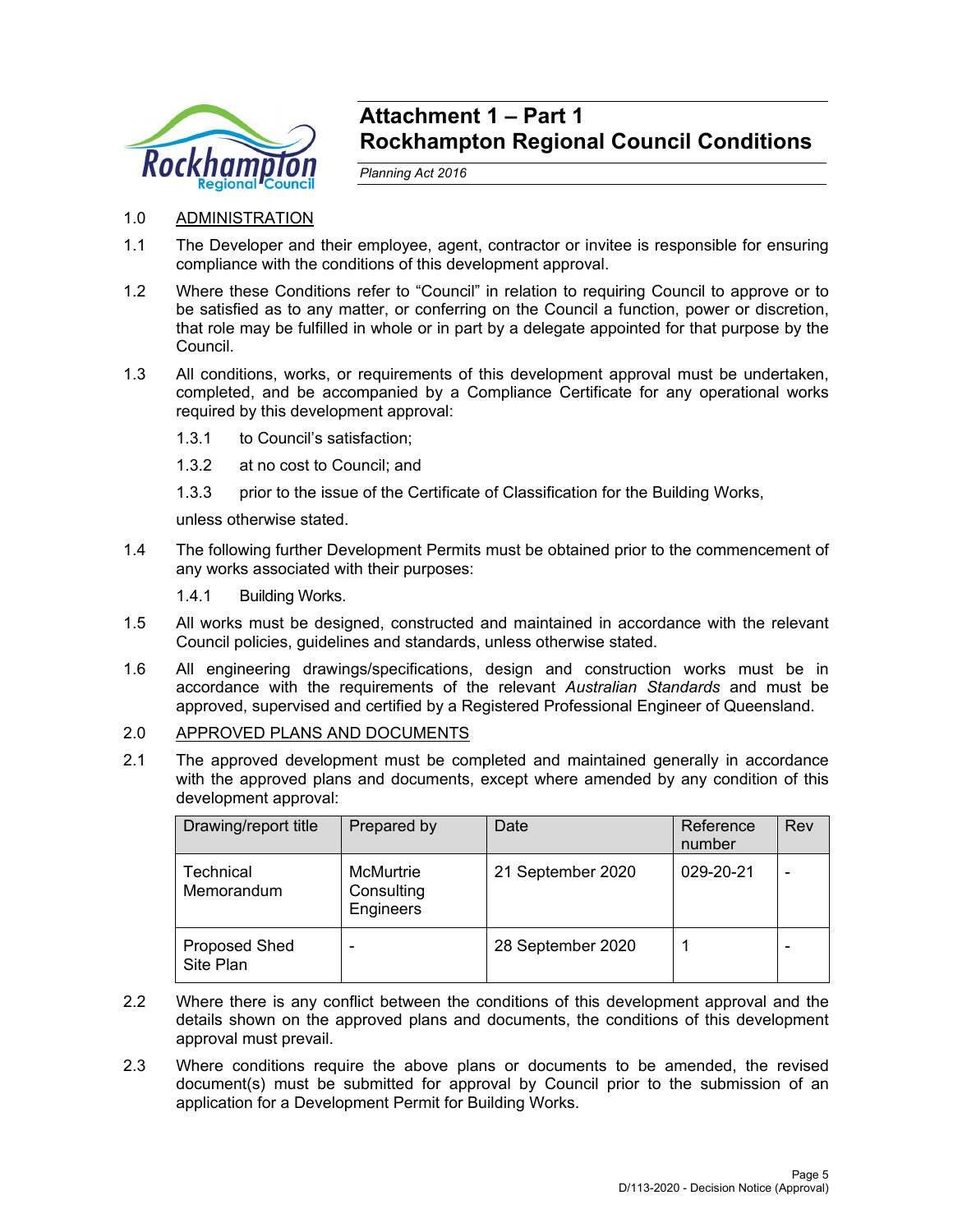## 3.0 ROOF AND ALLOTMENT DRAINAGE WORKS

- 3.1 All roof and allotment drainage works must be designed and constructed in accordance with the *Queensland Urban Drainage Manual*, *Capricorn Municipal Development Guidelines*, and sound engineering practice.
- 3.2 All roof and allotment runoff from the development must be directed to a lawful point of discharge and must not restrict, impair or change the natural flow of runoff water or cause a nuisance to surrounding land or infrastructure.

## 4.0 SITE WORKS

- 4.1 Site works must be constructed such that they do not, at any time, in any way restrict, impair or change the natural flow of runoff water, or cause a nuisance or worsening to surrounding land or infrastructure.
- 4.2 Any vegetation cleared or removed must be:
	- (i) mulched on-site and utilised on-site for landscaping purposes; or
	- (ii) removed for disposal at a location approved by Council,

within sixty (60) days of clearing. Any vegetation removed must not be burnt.

## 5.0 BUILDING WORKS

- 5.1 A Development Permit for Building Works must be obtained for the proposed structure on the development site.
- 5.2 Any application for a Development Permit for Building Works must be accompanied by a detailed structural engineering report and a building certificate prepared by a suitably qualified Registered Professional Engineer of Queensland, which demonstrates that the building has been designed to withstand the forces created by floodwaters and debris loading.
- 5.3 All non-habitable areas subjected to flood inundation during a one per cent (1%) Annual exceedance probability flood event, must be designed and constructed using suitable flood resilient materials.
- 5.4 Any electrical services and utilities connected to the property, including electrical outlets, must be designed and installed at such a height that they are a minimum of 500 millimetres above a one per cent (1%) Annual exceedance probability flood level.

# 6.0 ASSET MANAGEMENT

- 6.1 Any alteration necessary to electricity, telephone, water mains, sewerage mains, and/or public utility installations resulting from the development or in connection with the development, must be undertaken and completed at no cost to Council.
- 6.2 Any damage to existing stormwater, water supply and sewerage infrastructure, kerb and channel, pathway or roadway (including removal of concrete slurry from public land and Council infrastructure), that occurs while any works are being carried out in association with this development approval must be repaired at full cost to the developer. This includes the reinstatement of any existing traffic signs or pavement markings that may have been removed or damaged.

## 7.0 ENVIRONMENTAL

7.1 An Erosion Control and Stormwater Control Management Plan prepared in accordance with the *Capricorn Municipal Design Guidelines*, must be implemented, monitored and maintained for the duration of the development works, and until all exposed soil areas are permanently stabilised (for example, turfed, hydromulched, concreted, landscaped). The plan must be available on-site for inspection by Council Officers whilst all works are being carried out.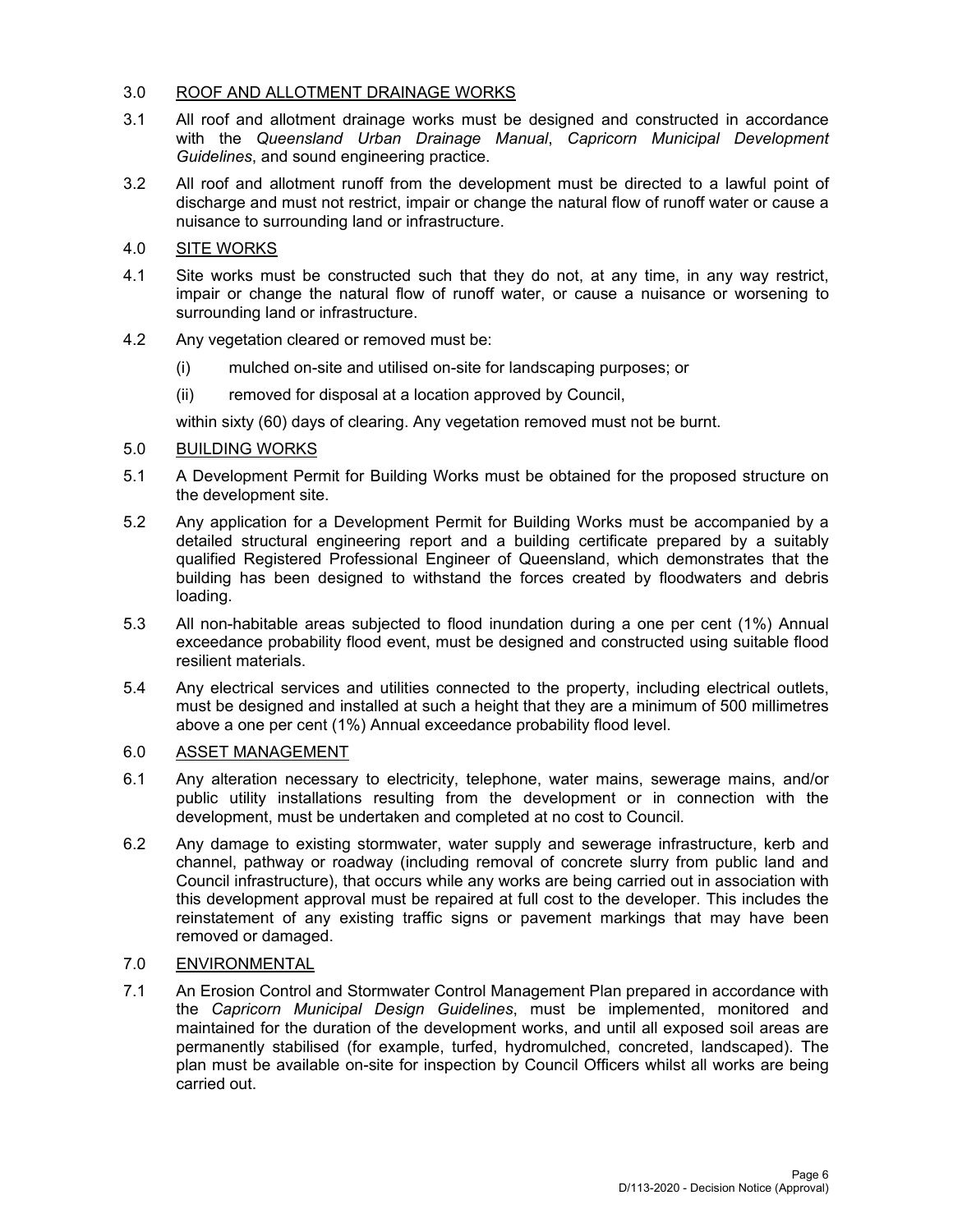## 8.0 OPERATING PROCEDURES

- 8.1 All construction materials, waste, waste skips, machinery and contractors' vehicles must be located and stored or parked within the development site. Storage of materials or parking of construction machinery or contractors' vehicles must not occur within Port Curtis Road or Mackay Street.
- 8.2 A Contingency Plan must be prepared and implemented for the site. The plan must demonstrate that the subject development will not increase the flood debris loading of flood waters nor result in environmental harm. The Plan must also include details of how the owner of the land will collect possessions, clear the site and vacate the property in a flood event. The principles of the Contingency Plan will be entered against Lot 5 SP238735 as a property note.

Note: Council is not required to approve Contingency Plans. Council does not accept any liability for loss of or damage to property, or injury, or loss of life as a result of any person using or relying on the Contingency Plan or failing to use the Contingency Plan during a flood event. It is the responsibility of the owner or occupier of the land from time to time to implement the Flood Management Plan during a flood event or if there is a risk of flooding near the land.

- 8.3 It is the responsibility of the owner or occupier of the land from time to time to implement the Contingency Plan during a flood event or if there is a risk of flooding near the land.
- 8.4 A review and amendment of the Contingency Plan must be undertaken with any change in the owner or occupier of the land to demonstrate appropriate evacuation routes and preparation procedures during a flood event or if there is a risk of flooding near the land.
- 8.5 The doors of the shed must be kept open completely during flooding to allow flood waters to evenly disperse. Storage should be limited to items that have a low damage potential or can be easily removed in times of flood.

## ADVISORY NOTES

## NOTE 1. Aboriginal Cultural Heritage

It is advised that under section 23 of the *Aboriginal Cultural Heritage Act 2003*, a person who carries out an activity must take all reasonable and practicable measures to ensure the activity does not harm Aboriginal cultural heritage (the "cultural heritage duty of care"). Maximum penalties for breaching the duty of care are listed in the Aboriginal cultural heritage legislation. The information on Aboriginal cultural heritage is available on the Department of Aboriginal and Torres Strait Islander Partnerships website www.datsip.qld.gov.au.

## NOTE 2. General Environmental Duty

General environmental duty under the *Environmental Protection Act 1994* prohibits unlawful environmental nuisance caused by noise, aerosols, particles, dust, ash, fumes, light, odour or smoke beyond the boundaries of the development site during all stages of the development including earthworks, construction and operation.

## NOTE 3. General Safety Of Public During Construction

The *Work Health and Safety Act 2011* and *Manual of Uniform Traffic Control Devices* must be complied with in carrying out any construction works, and to ensure safe traffic control and safe public access in respect of works being constructed on a road.

## NOTE 4. Property Note (Contingency Plan)

A complete copy of the Development Approval and any documents conditioned by this development approval (including the Contingency Plan or an updated Contingency Plan) must be given to the proposed purchaser when entering into a contract of sale or to the new registered proprietor upon any transfer of land for this lot.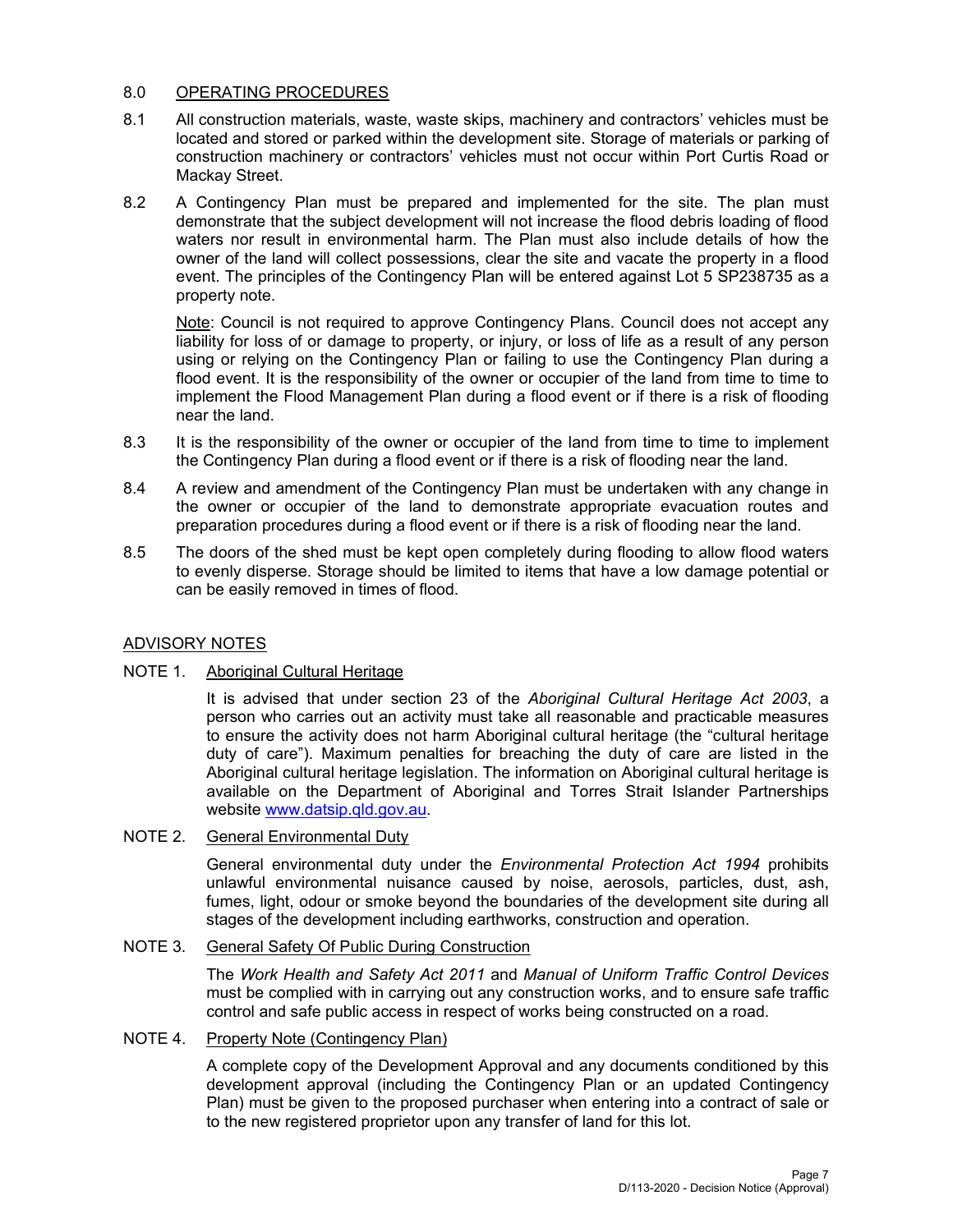## NOTE 5. Infrastructure Charges Notice

Council has resolved not to issue an Infrastructure Charges Notice for this development because the new infrastructure charges arising from the development are less than or equal to the credits applicable for the new development.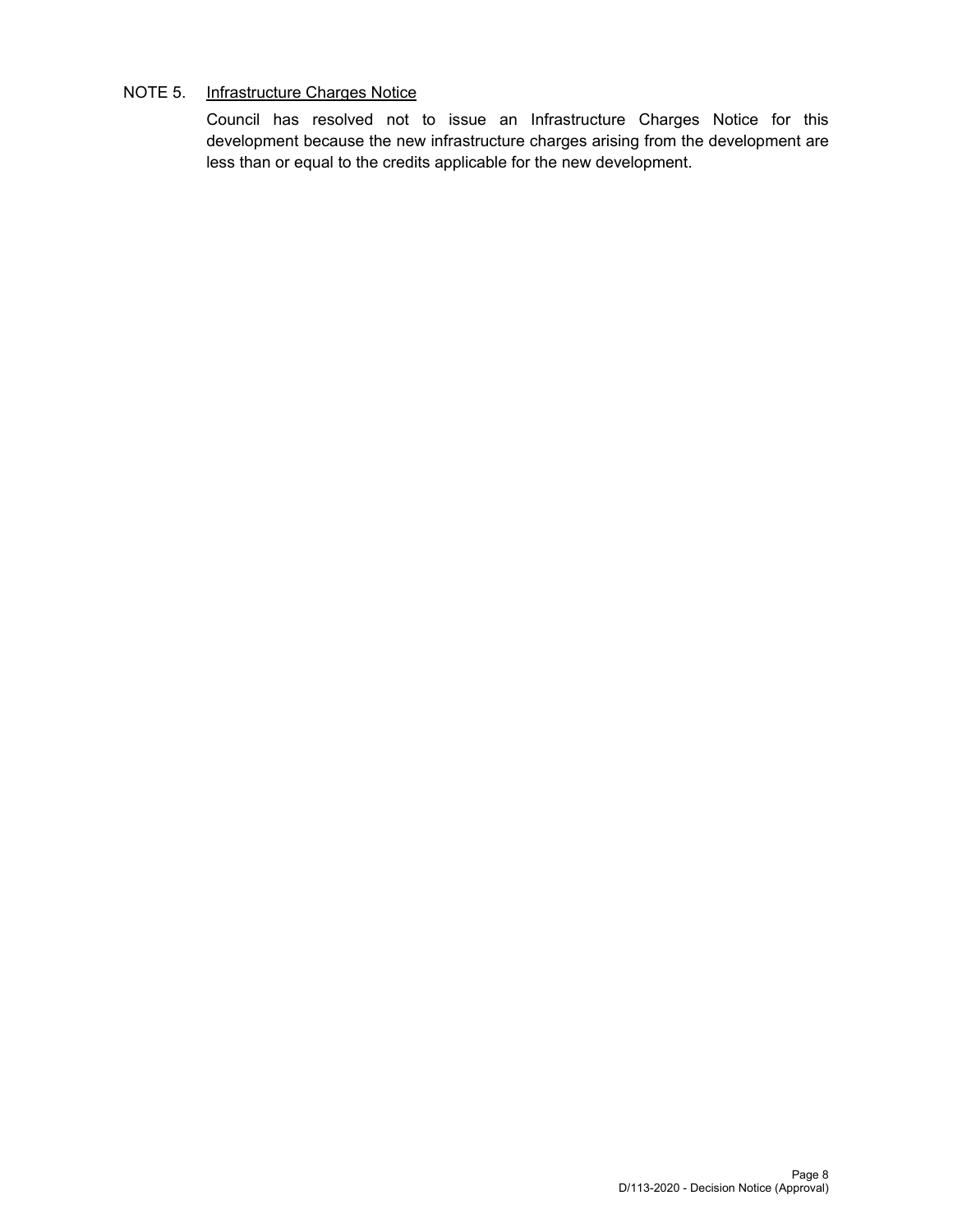

# **Attachment 2 - Appeal Rights**

*PLANNING ACT 2016*

The following is an extract from the *Planning Act 2016 (Chapter 6)*

## *Appeal rights*

#### *229 Appeals to tribunal or P&E Court*

- (1) Schedule 1 states—
	- (a) matters that may be appealed to— (i) either a tribunal or the P&E Court; or (ii) only a tribunal; or (iii) only the P&E Court; and
	- (b) the person—
		- (i) who may appeal a matter (the **appellant**); and
		- (ii) who is a respondent in an appeal of the matter; and (iii) who is a co-respondent in an appeal of the matter; and
		- (iv) who may elect to be a co-respondent in an appeal of the matter.
- (2) An appellant may start an appeal within the appeal period.
- (3) The **appeal period** is—
	- (a) for an appeal by a building advisory agency—10 business days after a decision notice for the decision is given to the agency or
	- (b) for an appeal against a deemed refusal—at any time after the deemed refusal happens; or
	- (c) for an appeal against a decision of the Minister, under chapter 7, part 4, to register premises or to renew the registration of premises—20 business days after a notice is published under section 269(3)(a) or (4); or
	- (d) for an appeal against an infrastructure charges notice— 20 business days after the infrastructure charges notice is given to the person; or
	- (e) for an appeal about a deemed approval of a development application for which a decision notice has not been given—30 business days after the applicant gives the deemed approval notice to the assessment manager; or
	- (f) for any other appeal—20 business days after a notice of the decision for the matter, including an enforcement notice, is given to the person.

#### Note—

See the P&E Court Act for the court's power to extend the appeal period.

- (4) Each respondent and co-respondent for an appeal may be heard in the appeal.
- (5) If an appeal is only about a referral agency's response, the assessment manager may apply to the tribunal or P&E Court to withdraw from the appeal.
- (6) To remove any doubt, it is declared that an appeal against an infrastructure charges notice must not be about— (a) the adopted charge itself; or
	- (b) for a decision about an offset or refund—
		- (i) the establishment cost of trunk infrastructure identified in a LGIP; or
		- (ii) the cost of infrastructure decided using the method
	- included in the local government's charges resolution.

## **230 Notice of appeal**

- (1) An appellant starts an appeal by lodging, with the registrar of the tribunal or P&E Court, a notice of appeal that— (a) is in the approved form; and
	- (b) succinctly states the grounds of the appeal.
- (2) The notice of appeal must be accompanied by the required fee.
- (3) The appellant or, for an appeal to a tribunal, the registrar must, within the service period, give a copy of the notice of appeal to—
- (a) the respondent for the appeal; and
- (b) each co-respondent for the appeal; and
- (c) for an appeal about a development application under schedule 1, table 1, item 1—each principal submitter for the development application; and
- (d) for an appeal about a change application under schedule 1, table 1, item 2—each principal submitter for the change application; and
- (e) each person who may elect to become a co-respondent for the appeal, other than an eligible submitter who is not a principal submitter in an appeal under paragraph (c) or (d); and
- (f) for an appeal to the P&E Court—the chief executive; and
- (g) for an appeal to a tribunal under another Act—any other person who the registrar considers appropriate.
- (4) The **service period** is—
	- (a) if a submitter or advice agency started the appeal in the P&E Court-2 business days after the appeal is started; or
	- (b) otherwise—10 business days after the appeal is started.
- (5) A notice of appeal given to a person who may elect to be a co-respondent must state the effect of subsection
- (6) A person elects to be a co-respondent by filing a notice of election, in the approved form, within 10 business days
	- after the notice of appeal is given to the person*.*
- **231 Other appeals**
- (1) Subject to this chapter, schedule 1 and the P&E Court Act, unless the Supreme Court decides a decision or other matter under this Act is affected by jurisdictional error, the decision or matter is non-appealable.
- (2) The Judicial Review Act 1991, part 5 applies to the decision or matter to the extent it is affected by jurisdictional error.
- (3) A person who, but for subsection (1) could have made an application under the Judicial Review Act 1991 in relation to the decision or matter, may apply under part 4 of that Act for a statement of reasons in relation to the decision or matter.
- (4) In this section— **decision** includes—
	- (a) conduct engaged in for the purpose of making a decision; and
	- (b) other conduct that relates to the making of a decision; and
	- (c) the making of a decision or the failure to make a decision; and
	- (d) a purported decision; and
	- (e) a deemed refusal.

**non-appealable**, for a decision or matter, means the decision or matter—

- (a) is final and conclusive; and
- (b) may not be challenged, appealed against, reviewed, quashed, set aside or called into question in any other way under the Judicial Review Act 1991 or otherwise, whether by the Supreme Court, another court, a tribunal or another entity; and
- (c) is not subject to any declaratory, injunctive or other order of the Supreme Court, another court, a tribunal or another entity on any ground.

#### **232 Rules of the P&E Court**

- (1) A person who is appealing to the P&E Court must comply with the rules of the court that apply to the appeal.
- (2) However, the P&E Court may hear and decide an appeal even if the person has not complied with rules of the P&E Court.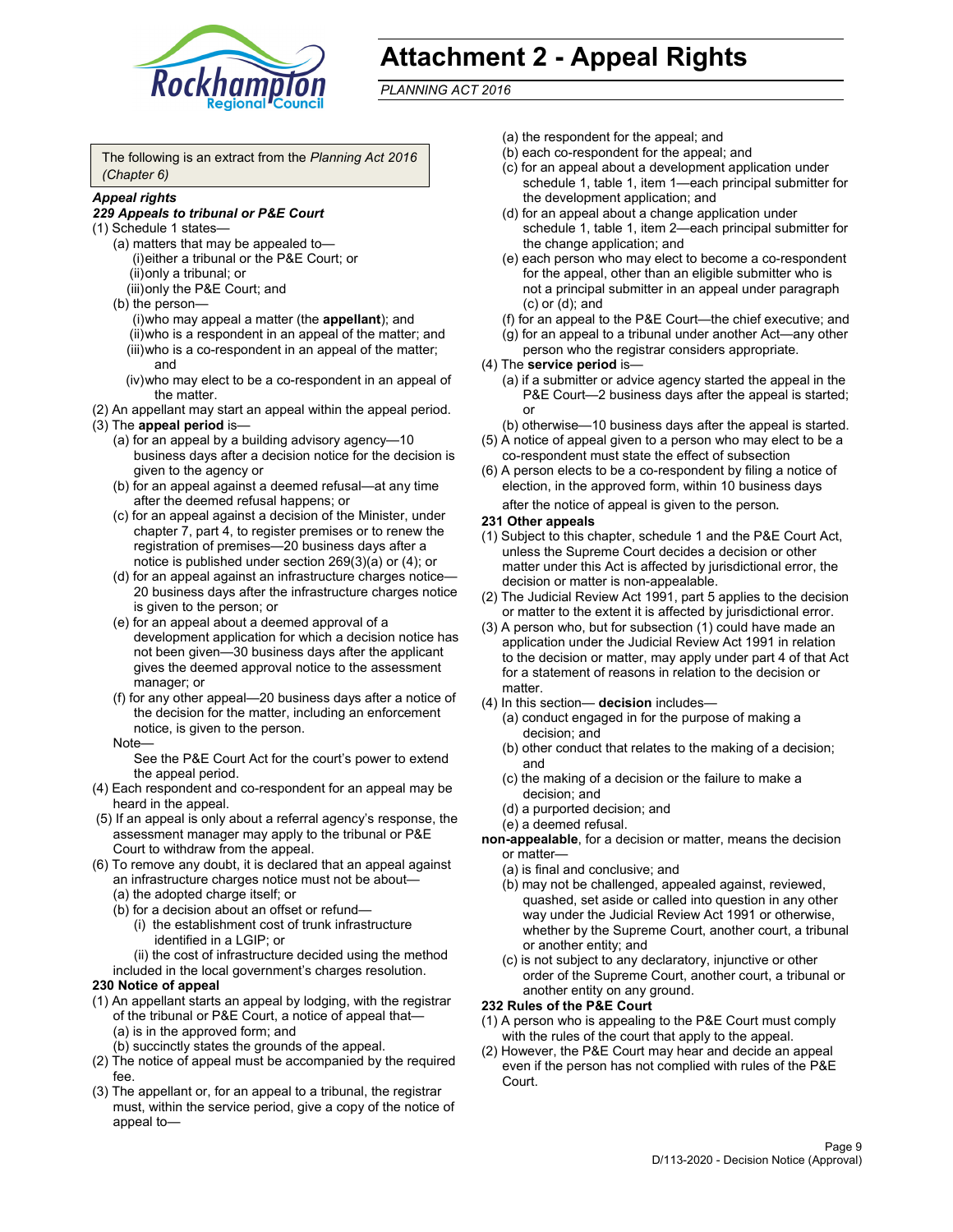

# **Appeal Rights**

*PLANNING ACT 2016*

# **Schedule 1**

# **Appeals section 229**

- **1 Appeal rights and parties to appeals**
- (1) Table 1 states the matters that may be appealed to—(a) the P&E court; or (b) a tribunal.
- (2) However, table 1 applies to a tribunal only if the matter involves—
	- (a) the refusal, or deemed refusal of a development application, for—
	- (i) a material change of use for a classified building; or
	- (ii) operational work associated with building work, a retaining wall, or a tennis court; or
	- (b) a provision of a development approval for—
	- (i) a material change of use for a classified building; or
- (ii) operational work associated with building work, a retaining wall, or a tennis court; or
	- (c) if a development permit was applied for—the decision to give a preliminary approval for—
		- (i) a material change of use for a classified building; or
	- (ii) operational work associated with building work, a retaining wall, or a tennis court; or
	- (d) a development condition if—
		- (i) the development approval is only for a material change of use that involves the use of a building classified under the Building Code as a class 2 building; and
		- (ii) the building is, or is proposed to be, not more than 3 storeys; and
		- (iii) the proposed development is for not more than 60 sole-occupancy units; or
	- (e) a decision for, or a deemed refusal of, an extension application for a development approval that is only for a material change of use of a classified building; or
	- (f) a decision for, or a deemed refusal of, a change application for a development approval that is only for a material change of use of a classified building; or
	- (g) a matter under this Act, to the extent the matter relates to—
		- (i) the Building Act, other than a matter under that Act that may or must be decided by the Queensland Building and Construction Commission; or
		- (ii) the Plumbing and Drainage Act, part 4 or 5; or
	- (h) a decision to give an enforcement notice in relation to a matter under paragraphs (a) to (g); or
	- (i) a decision to give an infrastructure charges notice; or
	- (j) the refusal, or deemed refusal, of a conversion application; or
	- (k) a matter that, under another Act, may be appealed to the tribunal; or
	- (l) a matter prescribed by regulation.
- (3) Also, table 1 does not apply to a tribunal if the matter
	- involves—
		- (a) for a matter in subsection  $(2)(a)$  to  $(d)$ 
			- (i) a development approval for which the development application required impact assessment; and
			- (ii) a development approval in relation to which the assessment manager received a properly made submission for the development application; or
	- (b) a provision of a development approval about the identification or inclusion, under a variation approval, of a matter for the development.
- (4) Table 2 states the matters that may be appealed only to the P&E Court.
- (5) Table 3 states the matters that may be appealed only to the tribunal.
- (6) In each table—
	- (a) column 1 states the appellant in the appeal; and
	- (b) column 2 states the respondent in the appeal; and
	- (c) column 3 states the co-respondent (if any) in the appeal; and
	- (d) column 4 states the co-respondents by election (if any) in the appeal.
- (7) If the chief executive receives a notice of appeal under section 230(3)(f), the chief executive may elect to be a corespondent in the appeal.

| Table 1<br>Appeals to the P&E Court and, for certain matters, to a tribunal                                      |                                                                                                                                |                                                                                          |                                                       |  |  |
|------------------------------------------------------------------------------------------------------------------|--------------------------------------------------------------------------------------------------------------------------------|------------------------------------------------------------------------------------------|-------------------------------------------------------|--|--|
| 1. Development applications<br>An appeal may be made against-<br>(c) a provision of the development approval; or | (a) the refusal of all or part of the development application; or<br>(b) the deemed refusal of the development application; or | (d) if a development permit was applied for-the decision to give a preliminary approval. |                                                       |  |  |
| Column 1                                                                                                         | Column 2                                                                                                                       | Column 3                                                                                 | Column 4                                              |  |  |
| Co-respondent<br>Respondent<br>Co-respondent by election<br>Appellant<br>$($ if anv $)$<br>$(i$ f anv $)$        |                                                                                                                                |                                                                                          |                                                       |  |  |
| The applicant                                                                                                    | The assessment<br>manager                                                                                                      | If the appeal is about<br>a concurrence                                                  | 1 A concurrence agency that is<br>not a co-respondent |  |  |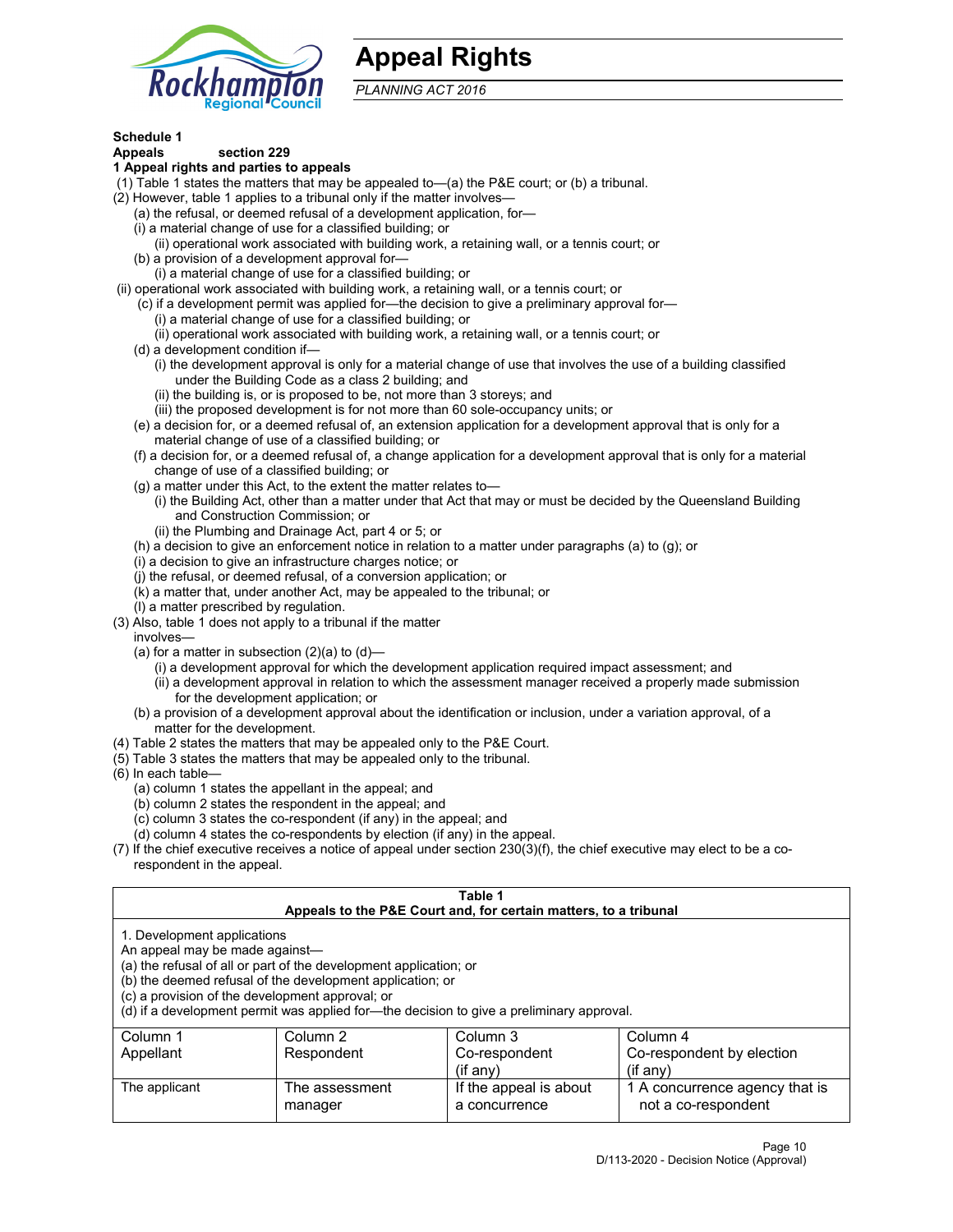| Table 1<br>Appeals to the P&E Court and, for certain matters, to a tribunal                                                                                                                                                                             |                                     |                                                                         |                                                                                                                                                                                                                                                                                                                                                             |  |
|---------------------------------------------------------------------------------------------------------------------------------------------------------------------------------------------------------------------------------------------------------|-------------------------------------|-------------------------------------------------------------------------|-------------------------------------------------------------------------------------------------------------------------------------------------------------------------------------------------------------------------------------------------------------------------------------------------------------------------------------------------------------|--|
| 2. Change applications<br>An appeal may be made against-                                                                                                                                                                                                |                                     | agency's referral<br>response-the<br>concurrence agency                 | 2 If a chosen Assessment<br>manager is the respondent-<br>the prescribed assessment<br>manager<br>3 Any eligible advice agency for<br>the application<br>4 Any eligible submitter for the<br>application<br>(a) a responsible entity's decision for a change application, other than a decision made by the P&E court; or                                   |  |
| (b) a deemed refusal of a change application.<br>Column 1<br>Appellant                                                                                                                                                                                  | Column $\overline{2}$<br>Respondent | Column 3<br>Co-respondent                                               | Column 4<br>Co-respondent by election                                                                                                                                                                                                                                                                                                                       |  |
| 1 The applicant<br>2 If the responsible<br>entity is the<br>assessment<br>manager-an<br>affected entity that<br>gave a pre-request<br>notice or response<br>notice                                                                                      | The responsible<br>entity           | (if any)<br>If an affected entity<br>starts the appeal-the<br>applicant | (if any)<br>1 A concurrence agency for the<br>development application<br>2 If a chosen assessment<br>manager is the respondent-<br>the prescribed assessment<br>manager<br>3 A private certifier for the<br>development application<br>4 Any eligible advice agency for<br>the change application<br>5 Any eligible submitter for the<br>change application |  |
| 3. Extension applications<br>An appeal may be made against-<br>(a) the assessment manager's decision about an extension application; or<br>(b) a deemed refusal of an extension application.<br>Column 1<br>Column 3<br>Column <sub>2</sub><br>Column 4 |                                     |                                                                         |                                                                                                                                                                                                                                                                                                                                                             |  |
| Appellant                                                                                                                                                                                                                                               | Respondent                          | Co-respondent<br>(if any)                                               | Co-respondent by election<br>(if any)                                                                                                                                                                                                                                                                                                                       |  |
| 1 The applicant<br>1<br>For a matter other<br>than a deemed<br>refusal of an<br>extension<br>application $-$ a<br>concurrence<br>agency, other than<br>the chief executive,<br>for the application                                                      | The assessment<br>manager           | If a concurrence<br>agency starts the<br>appeal - the applicant         | If a chosen assessment<br>manager is the respondent - the<br>prescribed assessment manager                                                                                                                                                                                                                                                                  |  |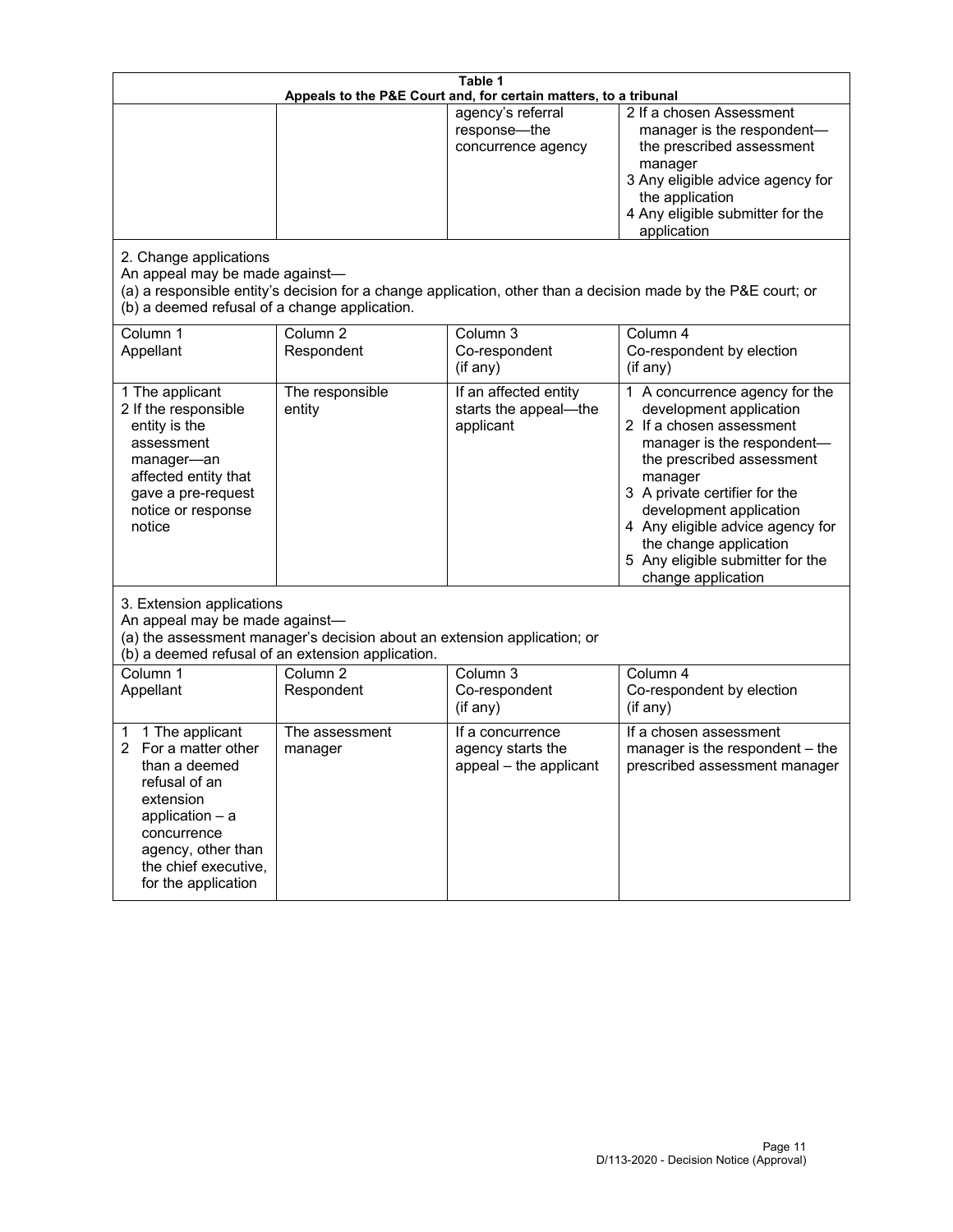#### **Table 1 Appeals to the P&E Court and, for certain matters, to a tribunal**

4. Infrastructure charges notices

An appeal may be made against an infrastructure charges notice on 1 or more of the following grounds

- a) The notice involved an error relating to  $-$ 
	- (i) The application of the relevant adopted charge; or

Examples of errors in applying an adopted charge –

- The incorrect application of gross floor area for a non-residential development
- Applying an incorrect 'use category', under a regulation, to the development
- (i) The working out of extra demands, for section 120; or
- (ii) An offset or refund; or
- b) The was no decision about an offset or refund; or
- c) If the infrastructure charges notice states a refund will be given the timing for giving the refund; or
- d) The amount of the charge is so unreasonable that no reasonable relevant local government could have imposed the amount.

| Column 1<br>Appellant                                    | Column 2<br>Respondent                                                    | Column 3<br>Co-respondent<br>(if any) | Column 4<br>Co-respondent by election<br>(i f any) |
|----------------------------------------------------------|---------------------------------------------------------------------------|---------------------------------------|----------------------------------------------------|
| The person given the<br>Infrastructure charges<br>notice | The local government<br>that gave the<br>infrastructure charges<br>notice |                                       |                                                    |

5. Conversion applications

An appeal may be made against—

(a) the refusal of a conversion application; or

(b) a deemed refusal of a conversion application.

| Column 1      | Column 2                | Column 3       | Column 4                  |
|---------------|-------------------------|----------------|---------------------------|
| Appellant     | Respondent              | Co-respondent  | Co-respondent by election |
|               |                         | $($ if any $)$ | $($ if any $)$            |
|               |                         |                |                           |
| The applicant | The local government    |                |                           |
|               | to which the conversion |                |                           |
|               | application was made    |                |                           |

6. Enforcement notices

An appeal may be made against the decision to give an enforcement notice.

| Column 1<br>Appellant                      | Column 2<br>Respondent       | Column 3<br>Co-respondent<br>(if any) | Column 4<br>Co-respondent by election<br>(i f any)                                                                                                                         |
|--------------------------------------------|------------------------------|---------------------------------------|----------------------------------------------------------------------------------------------------------------------------------------------------------------------------|
| The person given the<br>enforcement notice | The enforcement<br>authority |                                       | If the enforcement authority is<br>not the local government for<br>the premises in relation to which<br>the offence is alleged to have<br>happened-the local<br>government |

#### **Table 2 Appeals to the P&E Court only**

1. Appeals from tribunal

An appeal may be made against a decision of a tribunal, other than a decision under

section 252, on the ground of—

(a) an error or mistake in law on the part of the tribunal; or

(b) jurisdictional error.

| Column 1<br>Appellant                             | Column 2<br>Respondent                                    | Column 3<br>Co-respondent<br>$(if$ any) | Column 4<br>Co-respondent by election<br>$(if$ any) |
|---------------------------------------------------|-----------------------------------------------------------|-----------------------------------------|-----------------------------------------------------|
| A party to the<br>proceedings for the<br>decision | The other party to the<br>proceedings for the<br>decision | $\overline{\phantom{a}}$                |                                                     |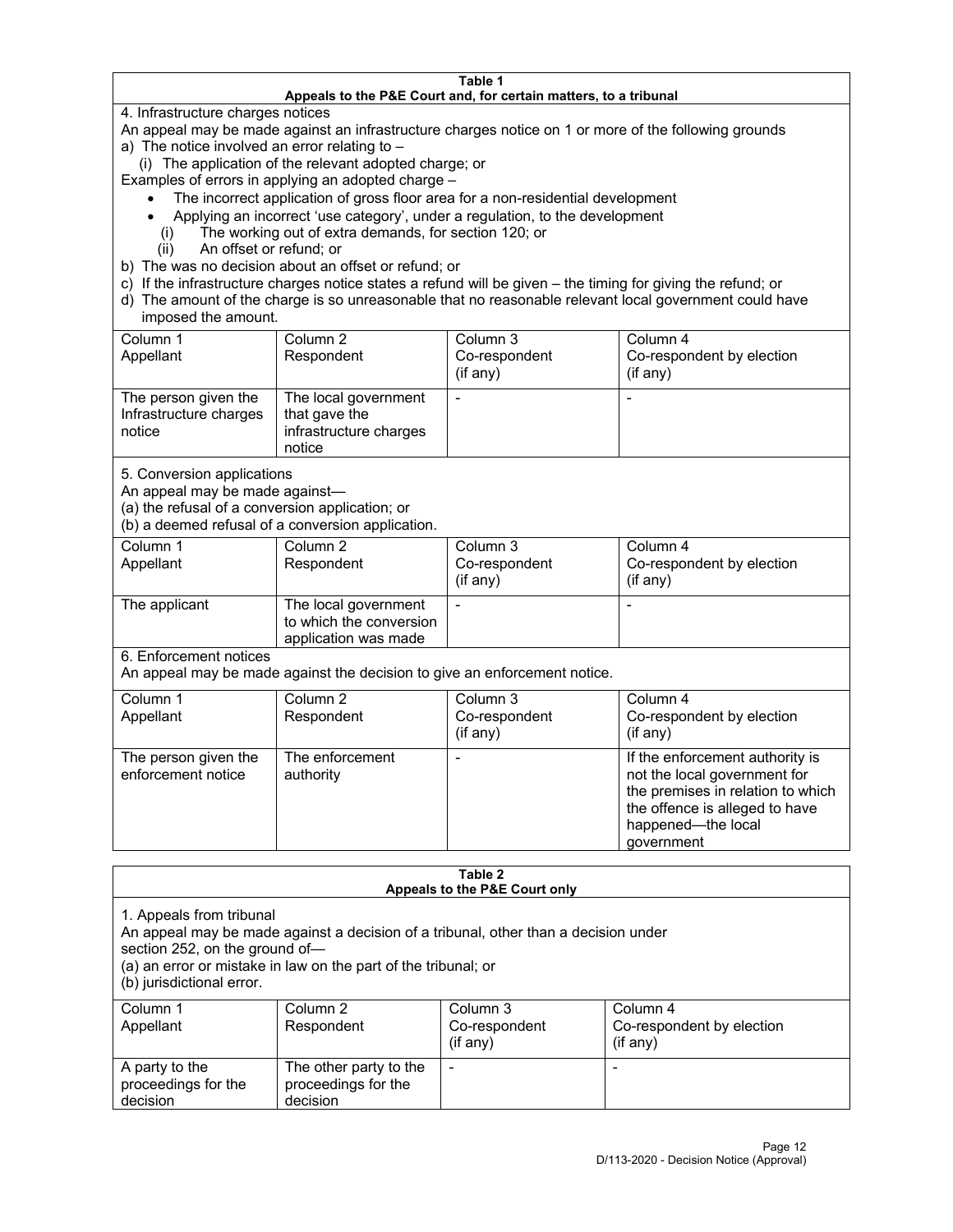#### **Table 2 Appeals to the P&E Court only**

2. Eligible submitter appeals

An appeal may be made against the decision to give a development approval, or an approval for a change application, to the extent that the decision relates to—

(a) any part of the development application for the development approval that required impact assessment; or (b) a variation request.

| Column 1<br>Appellant                                                                                                                                                                        | Column 2<br>Respondent                                                                                                     | Column 3<br>Co-respondent<br>$($ if any $)$                                                                             | Column 4<br>Co-respondent by election<br>(if any)    |
|----------------------------------------------------------------------------------------------------------------------------------------------------------------------------------------------|----------------------------------------------------------------------------------------------------------------------------|-------------------------------------------------------------------------------------------------------------------------|------------------------------------------------------|
| 1 For a development<br>application-an<br>eligible submitter for<br>the development<br>application<br>2 For a change<br>application-an<br>eligible submitter for<br>the change<br>application | 1 For a development<br>application-the<br>assessment<br>manager<br>2 For a change<br>application-the<br>responsible entity | 1 The applicant<br>2 If the appeal is<br>about a concurrence<br>agency's referral<br>response—the<br>concurrence agency | Another eligible<br>submitter for the<br>application |

3. Eligible submitter and eligible advice agency appeals

An appeal may be made against a provision of a development approval, or failure to

include a provision in the development approval, to the extent the matter relates to—

(a) any part of the development application or the change application, for the development approval, that required impact assessment; or

(b) a variation request.

| Column 1<br>Appellant                                                                                                                                                                                                                                                                         | Column <sub>2</sub><br>Respondent                                                                                          | Column 3<br>Co-respondent<br>(if any)                                                                                     | Column 4<br>Co-respondent by election<br>(if any) |
|-----------------------------------------------------------------------------------------------------------------------------------------------------------------------------------------------------------------------------------------------------------------------------------------------|----------------------------------------------------------------------------------------------------------------------------|---------------------------------------------------------------------------------------------------------------------------|---------------------------------------------------|
| 1 For a development<br>application-an<br>eligible submitter for<br>the development<br>application<br>2 For a change<br>application-an<br>eligible submitter for<br>the change<br>application<br>3 An eligible advice<br>agency for the<br>development<br>application or<br>change application | 1 For a development<br>application-the<br>assessment<br>manager<br>2 For a change<br>application-the<br>responsible entity | 1 The applicant<br>2 If the appeal is<br>about a concurrence<br>agency's referral<br>response---the<br>concurrence agency | Another eligible submitter for the<br>application |
| 4. Compensation claims<br>An appeal may be made against-<br>(a) a decision under section 32 about a compensation claim; or<br>(b) a decision under section 265 about a claim for compensation; or<br>(c) a deemed refusal of a claim under paragraph (a) or (b).                              |                                                                                                                            |                                                                                                                           |                                                   |
| Column <sub>1</sub><br>Appellant                                                                                                                                                                                                                                                              | Column <sub>2</sub><br>Respondent                                                                                          | Column <sub>3</sub><br>Co-respondent<br>(if any)                                                                          | Column 4<br>Co-respondent by election<br>(if any) |
| A person dissatisfied<br>with the decision                                                                                                                                                                                                                                                    | The local<br>government to which<br>the claim was made                                                                     |                                                                                                                           |                                                   |
| 5. Registered premises                                                                                                                                                                                                                                                                        |                                                                                                                            |                                                                                                                           |                                                   |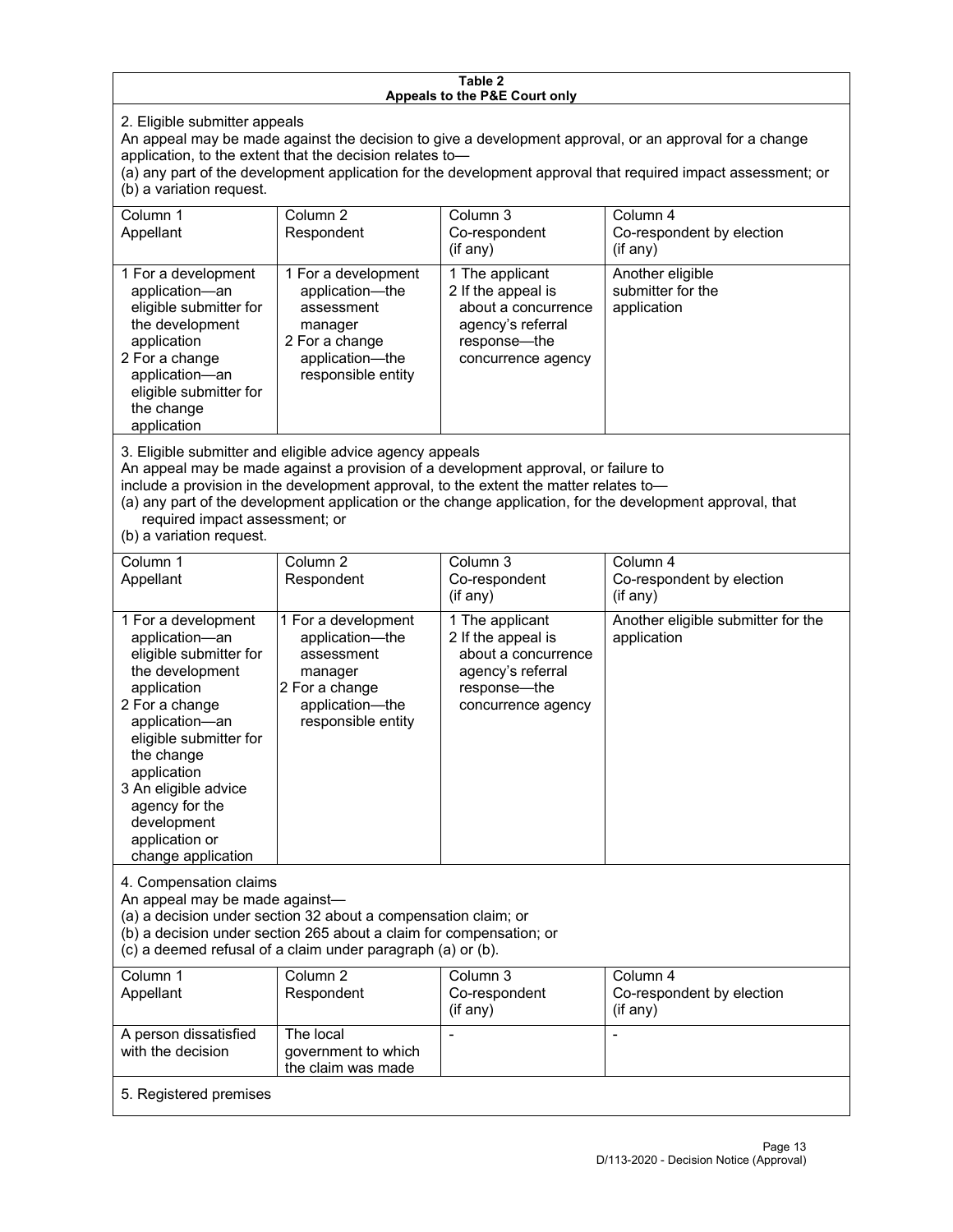| Table 2<br>Appeals to the P&E Court only                                                                                                                                                                                                                                                                             |                                   |                                                  |                                                                                                                                                                             |  |
|----------------------------------------------------------------------------------------------------------------------------------------------------------------------------------------------------------------------------------------------------------------------------------------------------------------------|-----------------------------------|--------------------------------------------------|-----------------------------------------------------------------------------------------------------------------------------------------------------------------------------|--|
| An appeal may be made against a decision of the Minister under chapter 7, part 4.                                                                                                                                                                                                                                    |                                   |                                                  |                                                                                                                                                                             |  |
| Column 1<br>Appellant                                                                                                                                                                                                                                                                                                | Column <sub>2</sub><br>Respondent | Column <sub>3</sub><br>Co-respondent<br>(if any) | Column 4<br>Co-respondent by election<br>(if any)                                                                                                                           |  |
| 1 A person given a<br>decision notice about<br>the decision<br>2 If the decision is to<br>register premises or<br>renew the<br>registration of<br>premises-an owner<br>or occupier of<br>premises in the<br>affected area for the<br>registered premises<br>who is dissatisfied<br>with the decision                 | The Minister                      | Ĭ.                                               | If an owner or occupier starts the<br>appeal - the owner of the<br>registered premises                                                                                      |  |
| 6. Local laws<br>An appeal may be made against a decision of a local government, or conditions applied,<br>under a local law about-<br>(a) the use of premises, other than a use that is the natural and ordinary consequence of prohibited<br>development; or<br>(b) the erection of a building or other structure. |                                   |                                                  |                                                                                                                                                                             |  |
| Column 1<br>Appellant                                                                                                                                                                                                                                                                                                | Column <sub>2</sub><br>Respondent | Column <sub>3</sub><br>Co-respondent<br>(if any) | Column 4<br>Co-respondent by election<br>(if any)                                                                                                                           |  |
| A person who-<br>(a) applied for the<br>decision; and<br>(b) is dissatisfied with<br>the decision or<br>conditions.                                                                                                                                                                                                  | The local government              | L,                                               | $\overline{a}$                                                                                                                                                              |  |
|                                                                                                                                                                                                                                                                                                                      |                                   | Table 3<br>Appeals to the tribunal only          |                                                                                                                                                                             |  |
| 1. Building advisory agency appeals<br>An appeal may be made against giving a development approval for building work to the extent the building<br>work required code assessment against the building assessment provisions.                                                                                         |                                   |                                                  |                                                                                                                                                                             |  |
| Column 1<br>Appellant                                                                                                                                                                                                                                                                                                | Column <sub>2</sub><br>Respondent | Column 3<br>Co-respondent<br>(if any)            | Column 4<br>Co-respondent by election<br>(if any)                                                                                                                           |  |
| A building advisory<br>agency for the<br>development application<br>related to the approval                                                                                                                                                                                                                          | The assessment<br>manager         | The applicant                                    | 1 A concurrence agency for the<br>development application<br>related to the approval<br>2 A private certifier for the<br>development application<br>related to the approval |  |
| 3. Certain decisions under the Building Act and the Plumbing and Drainage Act<br>An appeal may be made against a decision under-<br>(a) the Building Act, other than a decision made by the Queensland Building and Construction Commission; or<br>(b) the Plumbing and Drainage Act, part 4 or 5.                   |                                   |                                                  |                                                                                                                                                                             |  |
| Column 1<br>Appellant                                                                                                                                                                                                                                                                                                | Column <sub>2</sub><br>Respondent | Column 3<br>Co-respondent<br>(if any)            | Column 4<br>Co-respondent by election<br>(if any)                                                                                                                           |  |